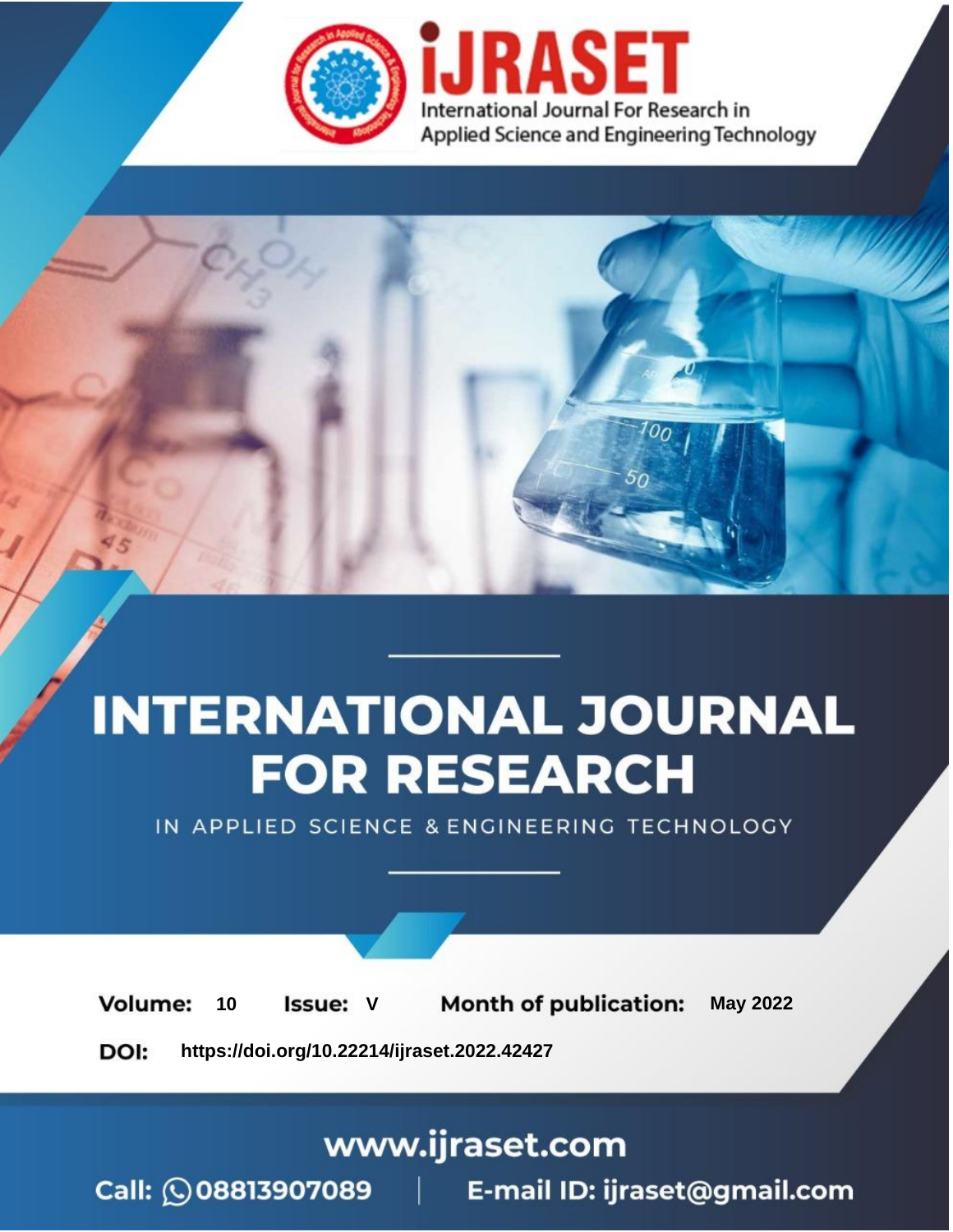

## **StoreSim: Optimizing Information Leakage in Multi-Cloud Storage Services**

Prashant Shankar Kapse<sup>1</sup>, Onkar Dhananjaya Swami<sup>2</sup>, Dadaso Keskar<sup>3</sup>, Ruturaj Avinash Kadam<sup>4</sup>, Dr. S. N. Gujar<sup>5</sup> *1, 2, 3, 4B.E. Students, <sup>5</sup>Project Guide, Department of Computer Engineering, TSSM's Bhivrabai Sawant College of Engineering & Research Narhe, Savitribai Phule Pune University.*

*Abstract: Many schemes have been recently advanced for storing data on multiple clouds. Distributing data over different cloud storage providers (CSPs) automatically provides users with a certain degree of information leakage control, as no single point of attack can leak all a user's information. However, unplanned distribution of data chunks can lead to high information disclosure even while using multiple clouds. In this paper, to address this problem, we present Store-Sim, an information leakage-aware storage system in multi cloud. Store-Sim aims to store syntactically similar data on the same cloud, thus minimizing the user's information leakage across multiple clouds. We design an approximate algorithm to efficiently generate similarity- preserving signatures for data chunks based on Min-Hash and Bloom filters, and design a function to compute the information leakage based on these signatures. Next, we present an effective storage plan generation algorithm based on clustering for distributing data chunks with minimal information leakage across multiple clouds. Finally, we evaluated our scheme using two real datasets from Wikipedia and GitHub. We show that our scheme can reduce information leakage by up to 60-70 Percent.*

*Keywords: Min-Hash, Bloom-Filter, Multi-Cloud, StoreSim, Data Leakage*.

## **I. INTRODUCTION**

In cloud services, deduplication technology is commonly used to reduce the space and bandwidth requirements of services by eliminating redundant data and storing only a single copy. Deduplication is most effective when multiple users outsource the same data to cloud storage, but it raises issues relating to security and ownership. Proof-of ownership schemes allow any owner of the same data to prove to the cloud storage server that he owns the data in a robust way. However, if encrypted data were outsourced into cloud storage and ownership changes dynamically, deduplication would be hampered. Thus, we propose a secure deduplication scheme that supports dynamic ownership management based on randomized convergent encryption in this study.

| Sr. No.        | Name                                      | <b>Authors</b>       | Disadvantages                                                   |
|----------------|-------------------------------------------|----------------------|-----------------------------------------------------------------|
|                | Design of File Multi-Cloud Secure Storage | Wei Shi, Tenglong    | In this paper the system uses Erasure Code to block the         |
|                | System Based on Web and Erasure Code-     | Liu, and Min Huang.  | original data and encrypts the data blocks using AES            |
|                | 2019.                                     |                      | (Advanced Encryption Standard) encryption technology,           |
|                |                                           |                      | then stores the encrypted data blocks in different cloud        |
|                |                                           |                      | storages terminals.                                             |
| $\mathfrak{D}$ | F2MC: Enhancing Data Storage Services     | Wei Shi, Tenglong    | This paper we introduce F2MC: a Fog-to-Multi Cloud              |
|                | with Fog-to Multi Cloud Hybrid            | Liu, and Min Huang.  | hybrid storage service that combines local fog computing        |
|                | Computing-2019.                           |                      | with remote cloud computing to enhance the quality of           |
|                |                                           |                      | service (QoS) of data management.                               |
| 3              | Research on multi cloud dynamic secure    | Jiahao Yao, Xiaoning | This paper proposes a method of slicing data blocks,            |
|                | storage technology-2020.                  | Jiang                | encrypting them separately, and finally storing them on         |
|                |                                           |                      | multiple clouds. In order to further improve the reliability of |
|                |                                           |                      | data storage, this paper proposes a multi cloud dynamic         |
|                |                                           |                      | storage scheduling strategy and local storage optional          |
|                |                                           |                      | configuration scheme                                            |
| 4              | Optimizing Information Leakage in Multi   | Hao Zhuang, Rameez   | In this paper, to address the problem we present an             |
|                | cloud Storage Services-2015.              | Rahman, Pan Hui,     | information leakage aware storage system in multi cloud.        |
|                |                                           | Karl Aberer.         |                                                                 |
|                |                                           |                      |                                                                 |

## **II. LITERATURE SURVEY**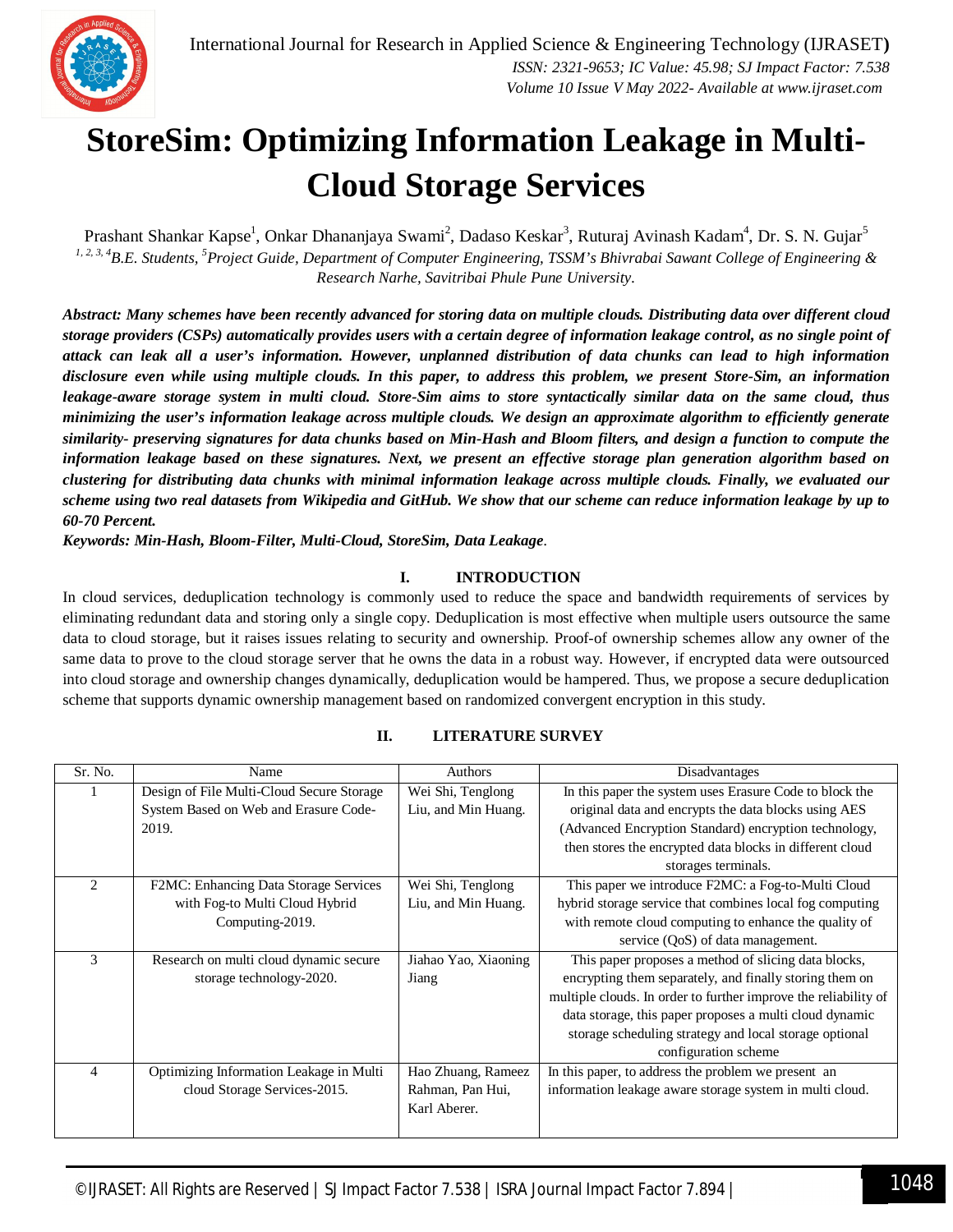

International Journal for Research in Applied Science & Engineering Technology (IJRASET**)**

 *ISSN: 2321-9653; IC Value: 45.98; SJ Impact Factor: 7.538 Volume 10 Issue V May 2022- Available at www.ijraset.com*

## **III. PROBLEM STATEMENT**

Dynamic ownership changes in a file-sharing group may occur very frequently in a practical cloud system. However, previous deduplication schemes could not achieve secure access control under a dynamic ownership environment. Therefore, for as long as revoked users keep the encryption key, they can access the corresponding data in cloud storage at any time, which is the problem we attempt to solve in this study. The proposed scheme has the following contributions. First, dynamic ownership management guarantees the backward and forward secrecy of deduplicated data upon any ownership change. Second, the proposed scheme ensures security in the setting of PoW by introducing a re-encryption mechanism that uses an additional group key for dynamic ownership groups. Thus, although the encryption key is revealed, the privacy of the outsourced data is still preserved against outside adversaries, while deduplication is still enabled.



*A. Module*

Admin

- *1)* In this module, the Admin has to log in by using valid user name and password. After login successful he can do some operations such as View All Users and Authorize, View All E-Commerce Website and Authorize, View All Products and Reviews, View All Products Early Reviews, View All Keyword Search Details, View All Products Search Ratio, View All Keyword Search Results, View All Product Review Rank Results.
- *2)* View and Authorize Users
- *3)* In this module, the admin can view the list of users who all registered. In this, the admin can view the user's details such as, username, email, address and admin authorizes the users.
- *4)* View Charts Results

## *B. Data Flow Diagram*

In Data Flow Diagram, we Show that flow of data in our system in DFD0 we show that base DFD in which rectangle present input as well as output and circle show our system, In DFD1 we show actual input and actual output of system input of our system is text and output is actual text file in DFD 2 we present operation of user as well as admin.

## *1) Class Diagram (DFD0)*

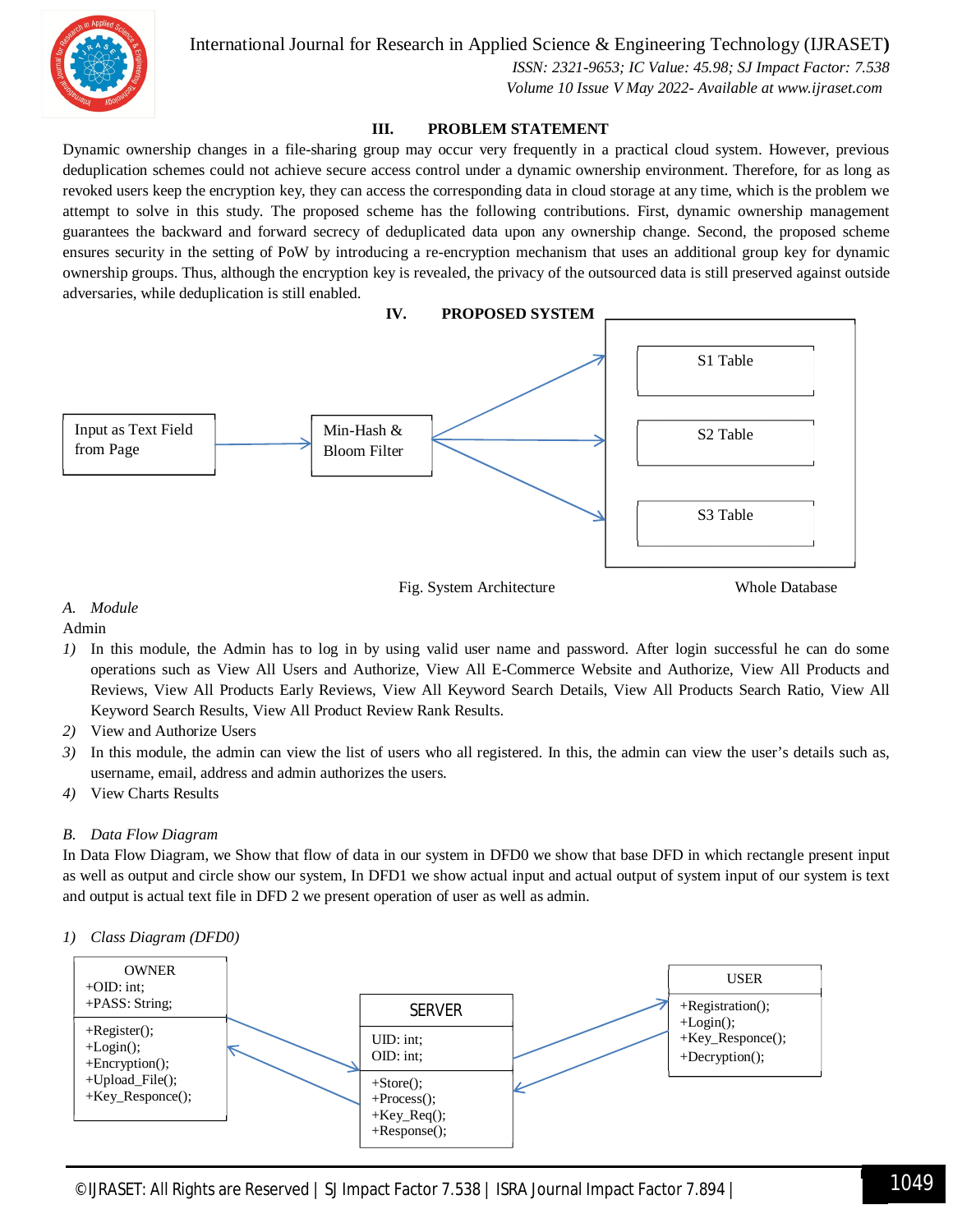

## International Journal for Research in Applied Science & Engineering Technology (IJRASET**)**

 *ISSN: 2321-9653; IC Value: 45.98; SJ Impact Factor: 7.538*

 *Volume 10 Issue V May 2022- Available at www.ijraset.com*

*2) Use Case Diagram (DFD1)*



*3) Component Diagram (DFD2)*

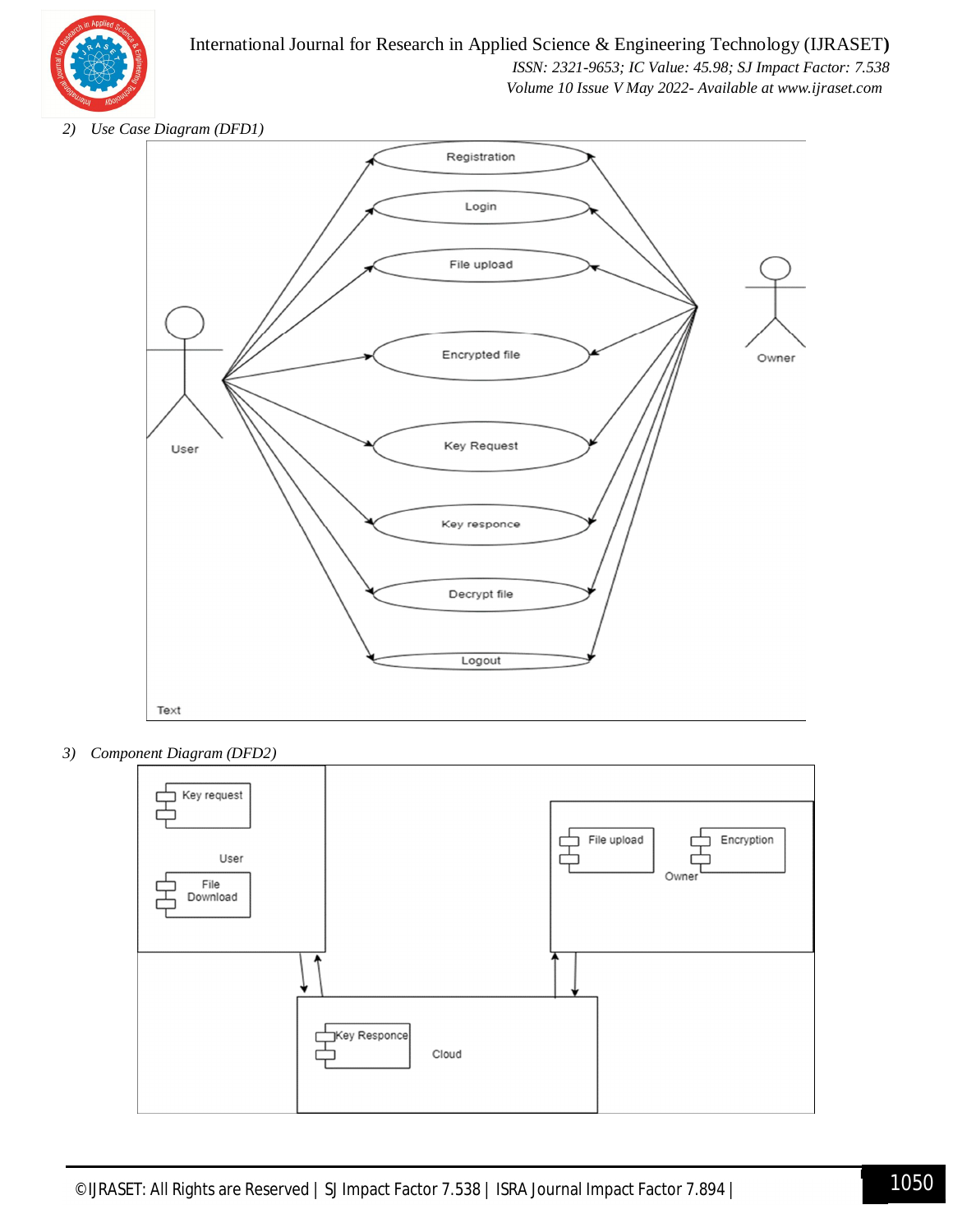

International Journal for Research in Applied Science & Engineering Technology (IJRASET**)**

 *ISSN: 2321-9653; IC Value: 45.98; SJ Impact Factor: 7.538 Volume 10 Issue V May 2022- Available at www.ijraset.com*

## **V. SOFTWARE REQUIREMENT**

Java can be used to create complete applications that may run on a single computer or be distributed among servers and clients in a network. It can also be used to build a small application module or applet (a simply designed, small application) for use as part of a Web page There are two kinds of types in the Java programming language: primitive types (§4.2) and reference types (§4.3). There are, correspondingly, two kinds of data values that can be stored in variables, passed as arguments, returned by methods, and operated on: primitive values (§4.2) and reference values (§4.3). What exactly is Java? Java is an object-oriented programming language that produces software for multiple platforms. When a programmer writes a Java application, the compiled code (known as bytecode) runs on most operating systems (OS), including Windows, Linux and Mac OS. Java was developed in the mid-1990s by James Gosling.

The Java™ Programming Language is a general-purpose, concurrent, strongly typed, class-based object-oriented language. It is normally compiled to the byte code instruction set and binary format defined in the Java Virtual Machine Specification. A Java platform is a particular environment in which Java programming language applications run. There are several Java platforms. Many developers, even long time Java programming language developers, do not understand how the different platforms relate to each other.

### **VI. CONCLUSIONS**

Distributing data on multiple clouds provides users with a certain degree of information leakage control in that no single cloud provider is privy to all the user's data. However, unplanned distribution of data chunks can lead to avoidable information leakage. In this paper, we present StoreSim, an information leakage-aware storage system, to optimize information leakage in the multicloud environment. StoreSim achieves this goal by using novel algorithms, BFS Min-Hash and SP Clustering, which place the data with minimal information leakage (based on similarity) on the same cloud. Through an extensive evaluation based on two real datasets, we demonstrate that StoreSim is both effective and efficient (in terms of time and storage space) in minimizing information leakage during the process of synchronization in a multicloud environment.

#### **VII. FUTURE SCOPE**

In our project, we show only whether the information is modified or not but not about where the information is modified and what information is modified. We get the notification through mail when information is modified. Include user password update option.

## **VIII. ACKNOWLEDGMENT**

It gives us great pleasure and satisfaction in presenting this paper on "Optimizing Information Leakage in Multicloud Storage Services". We thankful to and fortunate enough to get constant encouragement, support and guidance from all Teaching staffs of [Computer Department] which helped us in successfully completing our project work. Also, We would like to extend our sincere esteems to all staff in laboratory for their timely support.

### **REFERENCES**

- [1] J. Crowcroft, "On the duality of resilience and privacy," in Proceedings of the Royal Society of London A: Mathematical, Physical and Engineering Sciences, vol. 471, p. 20140862, The Royal Society, 2015.
- [2] I. Drago, E. Bocchi, M. Mellia, H. Slatman, and A. Pras, "Benchmarking personal cloud storage," in Proceedings of the 2013 conference on Internet measurement conference, pp. 205–212, ACM, 2013.
- [3] Z. Wu, M. Butkiewicz, D. Perkins, E. Katz-Bassett, and H. V. Madhyastha, "Spanstore: Cost-effective geo-replicated storage spanning multiple cloud services," in Proceedings of the Twenty-Fourth ACM Symposium on Operating Systems Principles, pp. 292–308, ACM, 2013.
- [4] T. G. Papaioannou, N. Bonvin, and K. Aberer, "Scalia: an adaptive scheme for efficient multi-cloud storage," in Proceedings of the International Conference on High Performance Computing, Networking, Storage and Analysis, p. 20, IEEE Computer Society Press, 2012
- [5] H. Chen, Y. Hu, P. Lee, and Y. Tang, "Nccloud: A network-coding-based storage system in a cloud-of-clouds," 2013
- [6] A. Bessani, M. Correia, B. Quaresma, F. Andre, and P. Sousa, "Depsky: de pendable ´ and secure storage in a cloud-of-clouds," ACM Transactions on Storage (TOS), vol. 9, no. 4, p. 12, 2013.
- [7] "Prism surveillance program by nsa" http://en.wikipedia.org/wiki/Edward Snowden Disclosure.
- [8] P. Li and C. Konig, "b-bit min wise hashing," in ¨ Proceedings of the 19th international conference on World wide web, pp. 671–680, ACM, 2010
- [9] M. Henzinger, "Finding near-duplicate web pages: a large-scale evaluation of algorithms," in Proceedings of the 29th annual international ACM SIGIR conference on Research and development in information retrieval, pp. 284–291, ACM, 2006
- [10] T. Suel and N. Memon, "Algorithms for delta compression and remote file synchronization," 2002.